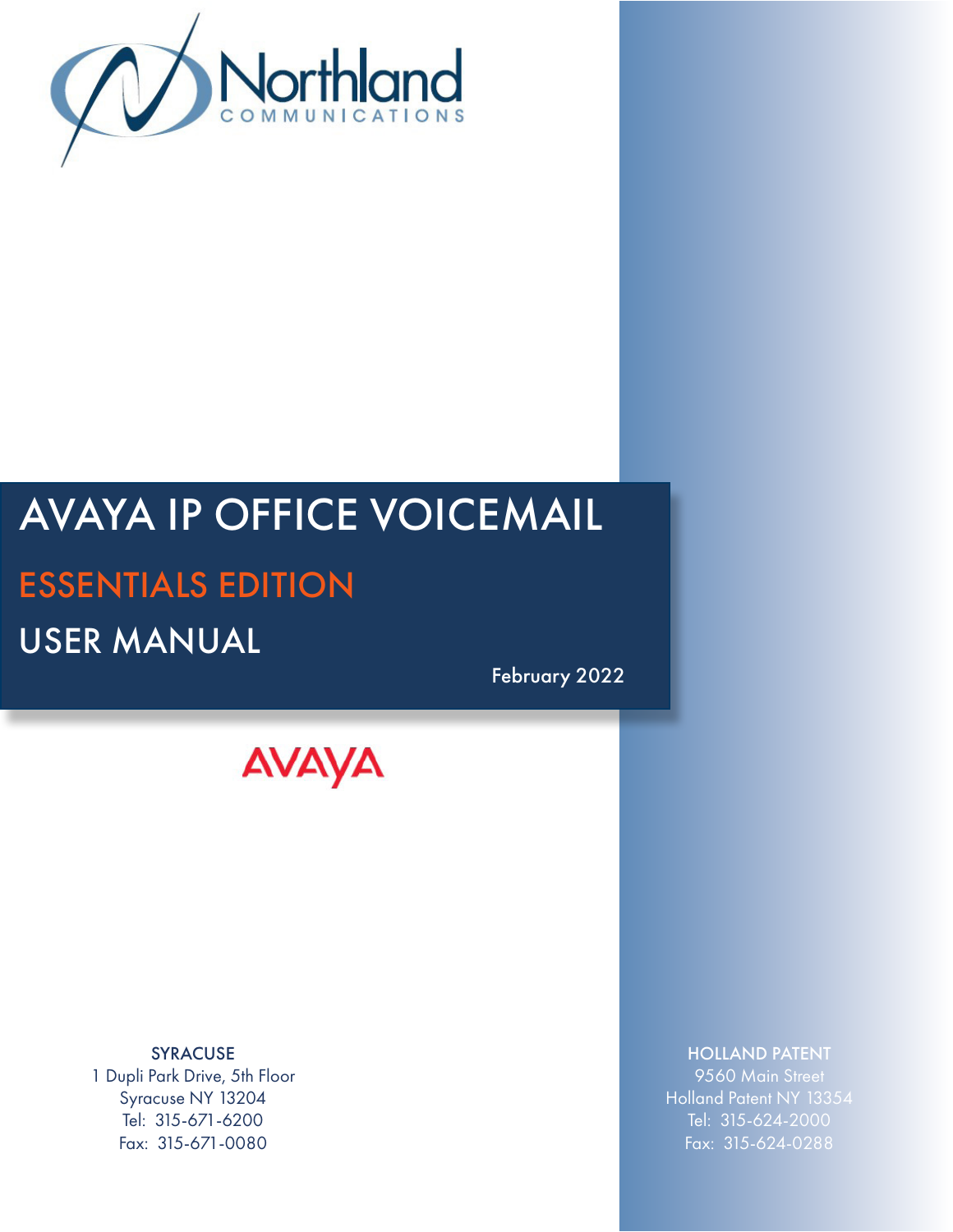MESSAGE KEY: Used to log in to voicemail. If you do not have a message key, dial \*17.

MAILBOX NUMBER: Your Extension Number or an Assigned Number.

PASSWORD: You do not have a password initially. You will be forced to create one the first time you log in. Your new Password must be between 6 and 15 numbers and it must be secure (you cannot use your extension number, any series of numbers ie: 123456, or a repeat of numbers ie: 111111). It is recommended that passwords be complex and that you change them often.

RECORDED NAME: Your name is played as a confirmation when you log in to your mailbox. It is also used for other system announcements including the company directory search feature, and when you leave a message for another internal user.

NOTE: You will be FORCED to create your Password and record your name the first time you log in to your mailbox.

GREETINGS: By default callers who reach your mailbox hear the system greeting. "Your call has been answered by Avaya IP Office (Name) is not available. To leave a message, wait for the tone".

You can replace this greeting with one that you record.

COMMANDS: Commands are activated by pressing Numbers and Signs on the dial pad.

PROMPTS: A Synthesized Voice summarizes your Mailbox, gives available Commands and options.

NOTE: You do not need to listen to prompts or greetings. Enter desired command or press 1 to bypass a personal greeting.

LOG IN: You must log in using the password you created to Retrieve and Send Messages, Change Password, Record Name and Greetings.

HELP: To Receive help at any time press \*H (4)

# \*\*MAILBOX INFORMATION\*\* \*\*ACCESS YOUR MAILBOX (LOG IN)\*\*

LOG IN TO YOUR MAILBOX NOTE: See [page 3](#page-3-0) for first time mailbox setup instructions.

#### FROM AN INTERNAL EXTENSION: Press MESSAGE key Enter Your Extension (Mailbox) Number Press #

Enter your password Press #

NOTE: At your own desk you do not have to enter your mailbox number. When prompted for the mailbox number, press #

#### FROM AN EXTERNAL NUMBER:

Dial: Your Main Number Press \* Enter mailbox number Press # Enter your password Press #

NOTES: If your main number is answered by a "person" rather than an Automated Attendant, you will need to be transferred to \*17 to log in.

You do not have to listen to voice prompts once you log in. you can enter commands immediately.

Once you log in, IP Office will play a summary of new messages in your mailbox.

To begin playing messages immediately, Press 2. To Bypass header information, Press 0.

MESSAGE COMMANDS: While listening to your messages:

| To:                       | Press          |   |
|---------------------------|----------------|---|
| <b>Skip Header</b>        |                |   |
| Forward                   | 1              |   |
| Restart                   | $\overline{2}$ |   |
| Replay without header     | 0              |   |
| <b>Skip to Previous</b>   | $*_{2}$        |   |
| Pause/Resume              | 3              |   |
| <b>Replay Header</b>      | 23             |   |
| <b>Back 5 Seconds</b>     | 5              |   |
| Restart from beginning    | $*_{5}$        |   |
| Advance                   | 6              |   |
| Save and Skip Category    | *#             |   |
| Save and Play Next        |                |   |
| <b>Play Next</b>          |                |   |
| Delete and Play Next      | $**4$ $**3$    |   |
| Restore deleted message   | $***8$         | m |
| Print Fax (if applicable) |                |   |
|                           |                |   |

 $OTE:$ 

- If you do not delete or save a
- message, it becomes an OLD
- essage and is automatically
- eleted in 30 days.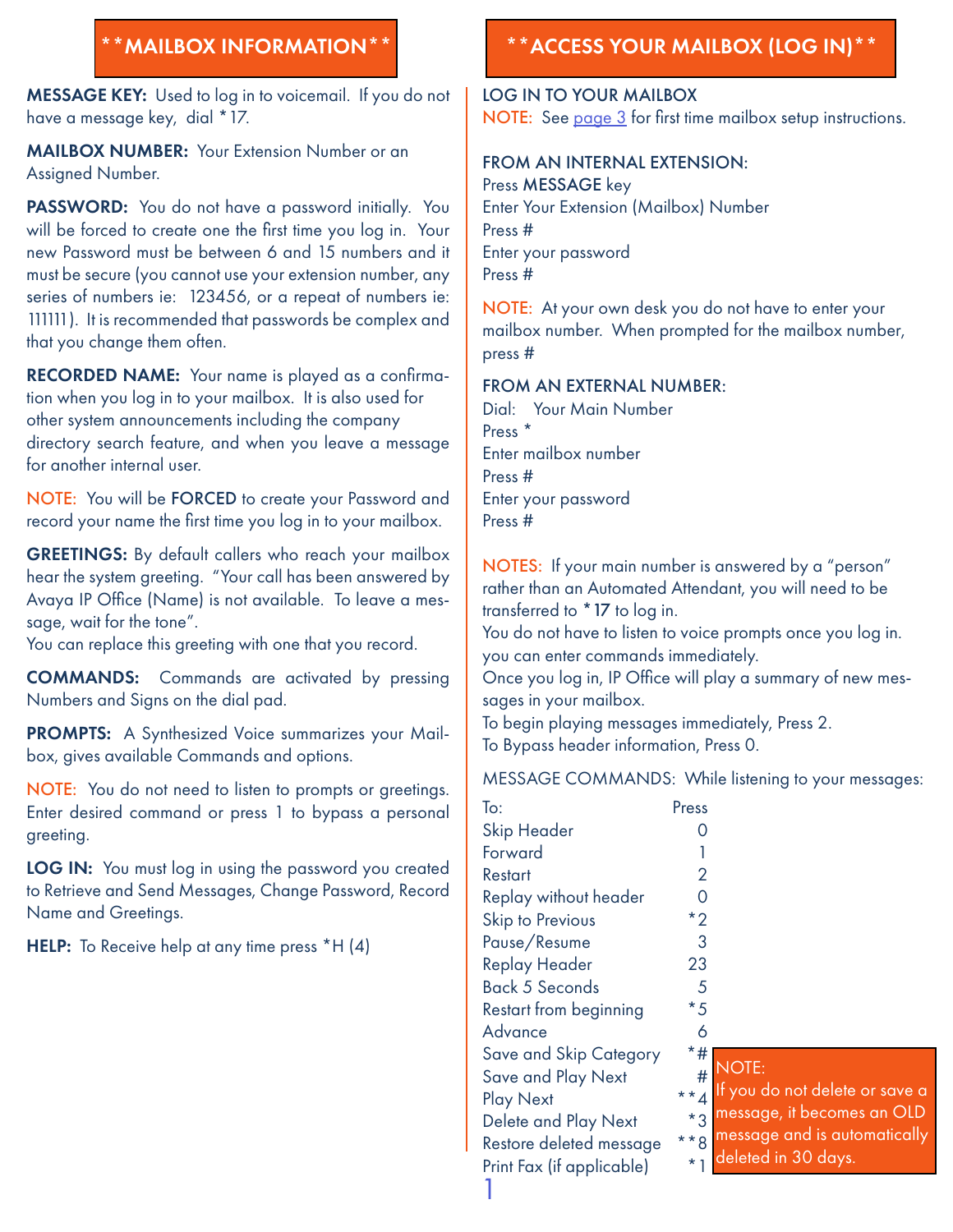## <span id="page-2-0"></span>CHANGE MAILBOX INFORMATION \*\* **And X \*** \* \* OTHER VOICEMAIL FEATURES \* \*

#### RECORD OR CHANGE GREETING (Log in to your mailbox)

Press 3 to access greeting menu Press 1 to create, change, delete a greeting Voice prompt indicates if greeting is recorded Begin speaking after the tone Press 1 to end recording Press 23 to listen Press 1 rerecord Press # to approve

#### CHANGE PASSWORD (Log in to your mailbox)

Press 5 For Personal Options Press 4 To Change Password Enter your new password and # key Enter your new password again and # key

#### CHANGE RECORDED NAME

Log in to your mailbox Press 5 For Personal Options Press 5 To Record Name At the tone, speak your name Press 1 To End Recording Press # To Approve

### CHANGE VOICEMAIL TO EMAIL OPTIONS

Press FEATURES Softkey Scroll to and Select VISUAL VOICEMAIL Scroll to EMAIL option and press CHANGE Softkey

Choices are: OFF messages will be received on your desk phone

COPY messages are received in both your email and on your desk phone, you must manage them in both

FORWARD messages are sent to your voicemail as a wave file attachment and are not left on your desk phone

ALERT messages are received on your desk phone and the system will send you an email to alert you

Once you have chosen your setting Press SAVE Softkey

LEAVE MESSAGE: Leave a message without ringing the phone: Internal: Press # and enter the mailbox number At tone: Leave your message and hang up.

#### CALL TRANSFER TO A MAILBOX: Transfer a caller to a

mailbox. (With Caller on line): Press TRANSFER Key Press # and Enter mailbox number Press TRANSFER Key or COMPLETE Softkey Immediately

#### FORWARD MESSAGES TO ONE OR MORE MAILBOXES

While listening to a message Press 1 To begin forward process Press 2 To forward with comment Record at the tone Press # To end your recording Enter a list of extensions separated by # sign Press # at the end of list to indicate you have finished Press # to deliver the forwarded message

#### VISUAL VOICE TO CHECK MULTIPLE MAILBOXES

When your phone lights for multiple mailboxes, you can check messages for any mailbox assigned to you using Visual Voice.

- TO USE: Press FEATURES Softkey Scroll to and Select VISUAL VOICEMAIL When asked for password, use your personal password. Display shows NEW/OLD/SAVED Messages for each mailbox starting with your personal mailbox. Scroll to and Select applicable mailbox Display shows NEW/OLD/SAVED Messages Scroll to and Select applicable message type
	- Screen displays Message information and Softkeys

NOTE: Once you are logged in via Visual Voice, all voicemail commands are activated by pressing the Softkeys ie: DELETE.